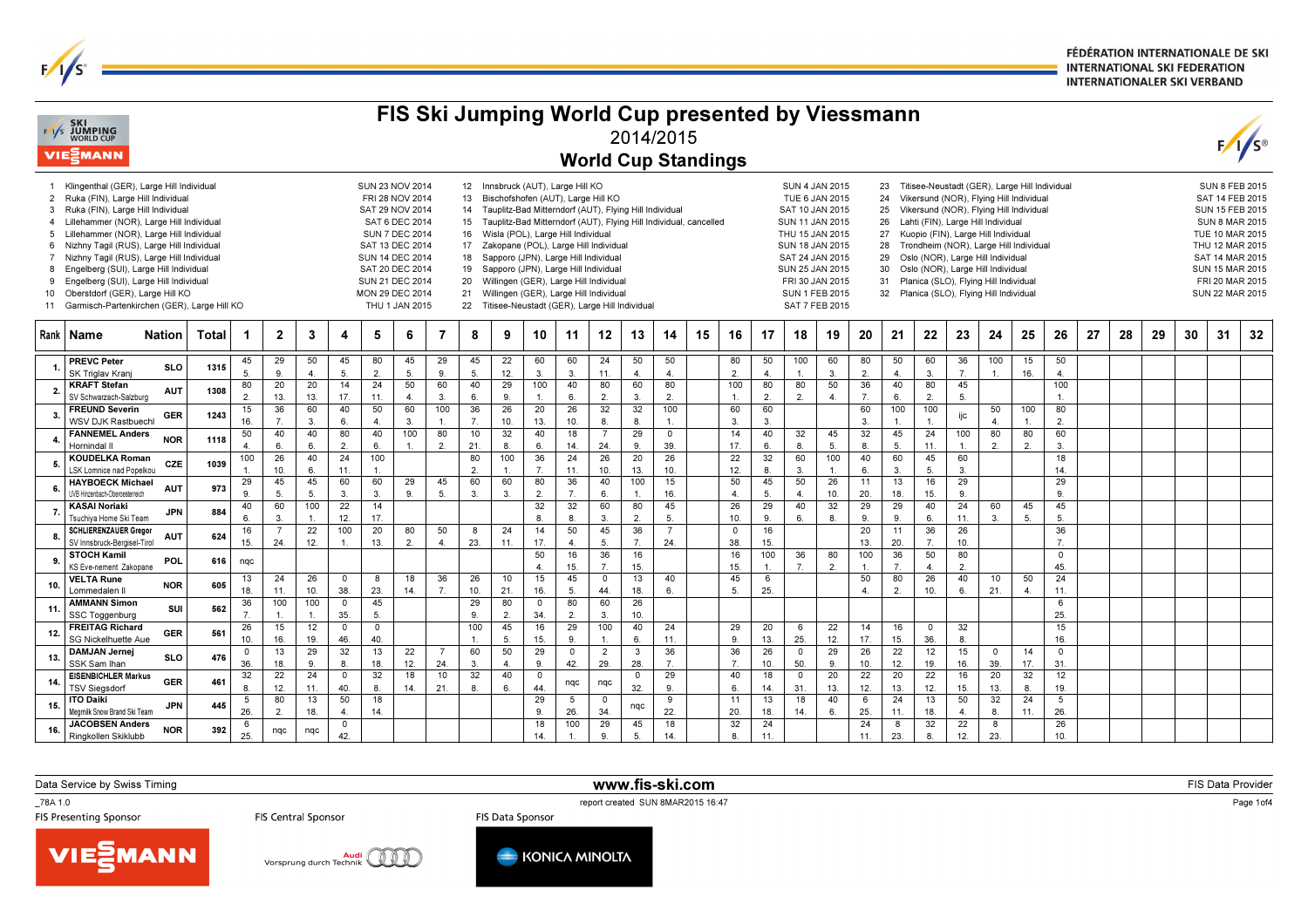

## FIS Ski Jumping World Cup presented by Viessmann2014/2015



| Rank | Name                                                            | Nation          | Total | 1                 | $\mathbf{2}$         | 3                                         | 4                              | 5                    | 6                     |                    | 8                     | 9                    | 10                 | 11                | 12                    | 13                    | 14                             | 15 | 16                      | 17                    | 18                          | 19                   | 20                          | 21                       | 22                   | 23                    | 24                    | 25                       | 26                    | 27 | 28 | 29 | 30 | 31 | 32 |
|------|-----------------------------------------------------------------|-----------------|-------|-------------------|----------------------|-------------------------------------------|--------------------------------|----------------------|-----------------------|--------------------|-----------------------|----------------------|--------------------|-------------------|-----------------------|-----------------------|--------------------------------|----|-------------------------|-----------------------|-----------------------------|----------------------|-----------------------------|--------------------------|----------------------|-----------------------|-----------------------|--------------------------|-----------------------|----|----|----|----|----|----|
| 17.  | <b>ZYLA Piotr</b><br>KS Wisla Wisla                             | POL             | 339   | 18<br>14.         | 14<br>17.            | 24.                                       | 0<br>33.                       | 16<br>15.            | 26<br>10.             | $\mathbf 0$<br>46. | 24.                   | 16<br>15.            | 5<br>26.           | 14<br>17.         | 20<br>13.             | 0<br>33.              | 32<br>8.                       |    | $\overline{2}$<br>29.   | $\overline{4}$<br>27. | 15<br>16.                   | 24<br>11.            | 8<br>23.                    | 18<br>14.                | 29<br>9.             | 13<br>18.             | 22<br>12.             | 16<br>15.                | 13<br>18.             |    |    |    |    |    |    |
|      | <b>KRAUS Marinus</b><br>Wsv Oberaudorf                          | <b>GER</b>      | 327   | 11<br>20.         | 16<br>15.            | 15<br>16.                                 | 18<br>14.                      | 29<br>9.             | 32<br>8.              | 26<br>10           | 9<br>22.              | 7<br>24.             | 13<br>18.          | 20<br>13.         | 18<br>14.             | 11<br>20.             |                                |    | nqc                     | 0<br>36.              |                             |                      | 13<br>18.                   | 32<br>8.                 | 15<br>16.            | 9<br>22.              | 15<br>16.             | 18<br>14.                | $\mathsf 0$<br>47.    |    |    |    |    |    |    |
| 19   | <b>NEUMAYER Michael</b><br>SC 1906 Oberstdorf                   | GER             | 324   | 3<br>28.          | 0<br>33.             | 8<br>23.                                  | $\overline{\mathbf{0}}$<br>43. | 11<br>20.            | 13<br>18.             | 20<br>13.          | $\circ$<br>31.        | 15<br>16.            | 6<br>25.           | 8<br>23.          | 13<br>18.             | 22<br>12.             | 22<br>12.                      |    | 22<br>12.               | 11<br>20.             | 22<br>12.                   | 16<br>15.            | 5<br>26.                    | 5<br>26.                 | 7<br>24.             | 20<br>13.             | 24<br>11.             | 40<br>6.                 | 11<br>20.             |    |    |    |    |    |    |
| 20.  | <b>TEPES Jurii</b><br><b>SD Dolomit</b>                         | <b>SLO</b>      | 303   | 0<br>31           | $\circ$<br>41.       | 0<br>31.                                  | 8<br>23.                       | $\mathbf 0$<br>44    | 9<br>22.              | $\mathbf 0$<br>37. | $\circ$<br>50.        | $\mathbf 0$<br>46.   |                    |                   |                       |                       | 60<br>3.                       |    | nqc                     | 36<br>$\overline{7}$  | 45<br>5.                    | 8<br>23.             | 45<br>5.                    | 15<br>16.                | 10<br>21.            | 0<br>36.              | 18<br>14.             | 29<br>9.                 | 20<br>13.             |    |    |    |    |    |    |
| 21   | <b>BARDAL Anders</b><br>Steinkier Skiklubb                      | <b>NOR</b>      | 297   | 24<br>11.         | 12<br>19.            | 32<br>8                                   | 36<br>7.                       | 36<br>$\overline{7}$ | 40<br>6.              | 12<br>19.          | 16<br>15.             | 20<br>13.            | 10<br>21.          | 10<br>21.         | $\mathbf 0$<br>32.    | 9<br>22.              |                                |    | ijc                     |                       |                             |                      |                             |                          |                      |                       |                       |                          | 40<br>6.              |    |    |    |    |    |    |
| 22.  | <b>TAKEUCHI Taku</b><br>Kitano Construction Corp. Ski Club      | <b>JPN</b>      | 262   | 20<br>13.         | 9<br>22.             | $\mathsf 0$<br>37.                        | nqc                            | 15<br>16.            |                       |                    |                       |                      | 11<br>20.          | 12<br>19.         | nqc                   | 15<br>16.             | 14<br>17.                      |    | 24<br>11.               | 22<br>12.             | 24<br>11.                   | $\mathbf 0$<br>34.   | 9<br>22.                    | 0<br>41.                 | 6<br>25.             | 18<br>14.             | 29<br>9.              | 12<br>19.                | 22<br>12.             |    |    |    |    |    |    |
| 23   | <b>FORFANG Johann Andre</b><br>Tromsoe Skiklubb                 | NOR             | 220   |                   |                      |                                           | nqc                            |                      |                       |                    | 22<br>12.             | 12<br>19.            | 3<br>28.           | 12<br>19.         | 22<br>12.             | $\circ$<br>43.        | 20<br>13.                      |    | 18<br>14.               | 10<br>21.             | 0<br>37.                    | 15<br>16.            |                             |                          |                      |                       | 26<br>10.             | 60<br>3.                 | $\mathsf{o}$<br>49.   |    |    |    |    |    |    |
| -24  | <b>PUNGERTAR Matjaz</b><br><b>SSK Menges</b>                    | SL <sub>O</sub> | 202   | 5<br>26.          | $\Omega$<br>49.      | $\circ$<br>42.                            | 20<br>13.                      | nqc                  | 36                    | 40<br>6.           | $\overline{2}$<br>29. | 36<br>$\overline{7}$ | $\circ$<br>33.     | $^{\circ}$<br>37. | 12<br>19.             | 14<br>17.             | $\overline{\mathbf{0}}$<br>37. |    | 12<br>19.               | 14<br>17.             | 8<br>23.                    | $\mathbf 0$<br>42.   | $\circ$<br>46.              | $\overline{2}$<br>29.    | $\mathbf 0$<br>50.   | -1<br>30.             |                       |                          | $\mathbf 0$<br>44     |    |    |    |    |    |    |
| 25   | <b>DEZMAN Nejc</b><br>SK Triglav Kranj                          | <b>SLO</b>      | 178   |                   |                      |                                           | 11<br>20.                      | nqc                  | $\mathbf 0$<br>33.    | $\mathbf 0$<br>47. | 20<br>13.             | 8<br>23.             | $\mathbf 0$<br>35. | $^{\circ}$<br>43. | 10<br>21.             | 24<br>11.             | $\mathbf 0$<br>35.             |    | $\overline{7}$<br>24.   | 12<br>19.             | $\overline{7}$<br>24.       | 11<br>20.            | 12<br>19.                   | $\circ$<br>35.           | 20<br>13.            | $^{\circ}$<br>32.     | 14<br>17.             | 22<br>12.                | 0<br>34               |    |    |    |    |    |    |
| 26   | <b>KOFLER Andreas</b><br>SV Innsbruck-Bergisel-Tirol            | <b>AUT</b>      | 173   | $^{\circ}$<br>37. | 50<br>$\overline{4}$ | 16<br>15.                                 | $\overline{\mathbf{0}}$<br>44. | $\Omega$<br>38.      | $\mathbf 0$<br>46.    | 24<br>11.          | $\Omega$<br>37.       | 13<br>18.            | 45<br>5.           | 22<br>12.         | $\Omega$<br>43.       | 0<br>46.              |                                |    | nqc                     | 0<br>50               |                             |                      | 3<br>28.                    | $\mathbf 0$<br>34.       |                      |                       |                       |                          |                       |    |    |    |    |    |    |
| 27   | <b>KRANJEC Robert</b><br>SK Triglav Krani                       | <b>SLO</b>      | 157   | nqc               | 11<br>20.            | 18<br>14.                                 | 26<br>10.                      | 22<br>12.            | 24<br>11.             | $\mathbf 0$<br>35. | 15<br>16.             | 18<br>14.            | 24.                | $\circ$<br>33.    | 0<br>36.              | $\overline{2}$<br>29. | $\overline{0}$<br>40.          |    | $\mathbf 0$<br>36.      | 9<br>22.              | $^{\circ}$<br>32.           | $\mathbf 0$<br>38.   |                             |                          | 0<br>38.             | $\mathbf 0$<br>45.    | $\mathbf 0$<br>40.    | 5<br>26.                 |                       |    |    |    |    |    |    |
| 28   | <b>ASIKAINEN Lauri</b><br>Kuusamon Erae-Veikot                  | <b>FIN</b>      | 152   | 12<br>19.         | 32<br>8              | 10<br>21.                                 | 13<br>18.                      | 26<br>10.            | 20<br>13.             | $\mathbf 0$<br>34. | 0<br>35.              | 14<br>17.            | 24<br>11.          | $\circ$<br>38.    | $\overline{1}$<br>30. | 0<br>40.              |                                |    | $\mathbf 0$<br>40.      | 0<br>47.              |                             |                      |                             |                          |                      |                       |                       |                          | 0<br>42.              |    |    |    |    |    |    |
| 29   | <b>VASSILIEV Dimitry</b><br>Ufa Dinamo                          | <b>RUS</b>      | 141   |                   |                      |                                           |                                |                      | 14<br>17.             | 15<br>16.          | nqc                   | ijc                  | 8<br>23.           | 9<br>22.          | 15<br>16.             | 10<br>21.             | $\mathbf 0$<br>34.             |    | $\mathbf 0$<br>42.      | nqc                   |                             |                      | 15<br>16.                   | $^{\circ}$<br>38.        | $^{\circ}$<br>40.    | 7<br>24.              | 40<br>6.              | -8<br>23.                | nqc                   |    |    |    |    |    |    |
| 30   | <b>MAEAETTAE Jarkko</b><br>Kainuun Hiihtoseura                  | <b>FIN</b>      | 130   | 8<br>23.          | $^{\circ}$<br>36.    | 14<br>17.                                 | nqc                            | -7<br>24.            | $\overline{4}$<br>27. | 22<br>12.          | $^{\circ}$<br>36.     | 0<br>37.             | 0<br>46.           | 13<br>18.         | 11<br>20.             | $\Omega$<br>48.       | $\mathbf 0$<br>31              |    | $\mathbf 0$<br>31.      | $^{\circ}$<br>44.     |                             |                      | $^{\circ}$<br>50.           | 14<br>17.                | 0<br>41.             | 5<br>26.              |                       |                          | 32<br>8.              |    |    |    |    |    |    |
| 31   | <b>SJOEEN Phillip</b><br><b>Bekkelaget Sk</b>                   | <b>NOR</b>      | 126   | nqc               |                      |                                           |                                |                      |                       |                    | 24<br>11              | 5<br>26.             | 22<br>12.          | 8<br>23.          | $\mathbf 0$<br>38.    | $\circ$<br>38.        |                                |    |                         | $\overline{7}$        | 16<br>15.                   | 36<br>$\overline{7}$ |                             |                          |                      |                       | 13<br>18.             | nqc                      | $\overline{2}$<br>29. |    |    |    |    |    |    |
| 32   | <b>LEYHE Stephan</b><br><b>SC Willingen</b><br><b>HILDE Tom</b> | <b>GER</b>      | 120   |                   |                      |                                           | $\overline{1}$                 |                      |                       |                    | 20<br>13.             | 9<br>22.             | 12<br>19.          | 15<br>16.         | 16<br>15.             | 5<br>26.              | $\mathbf 0$<br>33.             |    | $\mathbf 0$<br>35.<br>5 | 24.                   | $\mathsf{o}$<br>42.         | 13<br>18.<br>14      | $\overline{7}$<br>24.<br>10 | $\mathbf 0$<br>48.<br>26 | $\circ$<br>32.<br>14 | $\circ$<br>39.<br>12  | 6<br>25.<br>16        | 10<br>21.<br>$\mathbf 0$ |                       |    |    |    |    |    |    |
| 33   | Asker Skiklubb<br><b>DESCOMBES SEVOIE Vincent</b>               | <b>NOR</b>      | 118   | 0<br>47.<br>22    | -1<br>30.<br>$\circ$ | $\overline{\mathbf{0}}$<br>39.<br>$\circ$ | 30.<br>$\overline{\mathbf{0}}$ | $\mathbf 0$<br>42.   |                       |                    | 13                    | 6                    | $\overline{2}$     | $^{\circ}$        |                       |                       | 12                             |    | 26.                     | 15<br>16.             | $\overline{4}$<br>27.<br>29 | 17.<br>20            | 21.<br>$\overline{4}$       | 10.<br>$\mathbf 0$       | 17.<br>$\circ$       | 19.<br>$\circ$        | 15.                   | 32.<br>9                 | $\Omega$              |    |    |    |    |    |    |
| 34   | Douanes - Chamonix<br><b>DESCHWANDEN Gregor</b>                 | <b>FRA</b>      | 117   | 12.               | 34.<br>$\circ$       | 48.<br>$\circ$                            | 50.                            | nqc<br>$\mathbf 0$   |                       |                    | 18.<br>$\circ$        | 25.<br>0             | 29.                | 48.<br>3          | nqc<br>$^{\circ}$     | nqc<br>12             | 19.<br>6                       |    | 13                      | $\circ$               | 9.<br>20                    | 13.<br>3             | 27.<br>18                   | 42.<br>12                | 43.<br>$\circ$       | 41.<br>11             | nqc<br>11             | 22.<br>$\mathbf{3}$      | 46.                   |    |    |    |    |    |    |
| 35.  | Horw<br><b>POPPINGER Manuel</b>                                 | SUI             | 113   | nqc               | 39.                  | 43.                                       | nqc                            | 46.                  |                       |                    | 42.                   | 31.                  |                    | 28.               | 33.<br>0              | 19.<br>-1             | 25.<br>$\mathbf 0$             |    | 18.                     | 38.                   | 13.<br>26                   | 28.<br>12            | 14.<br>0                    | 19.<br>9                 | 33.<br>5             | 20.<br>$\overline{4}$ | 20.<br>$\overline{7}$ | 28.<br>36                | 30.<br>8              |    |    |    |    |    |    |
| 36   | SV Innsbruck-Bergisel-Tirol<br><b>STJERNEN Andreas</b>          | <b>AUT</b>      | 108   |                   |                      |                                           | 16                             | $\circ$              |                       | 9                  |                       |                      | nqc                | nqc               | 31.                   | 30.                   | 32.                            |    |                         |                       | 10.                         | 19.                  | 36.                         | 22.                      | 26.<br>3             | 27<br>6               | 24.<br>45             | 7 <sub>1</sub><br>26     | 23.                   |    |    |    |    |    |    |
| 37   | Sprova IL<br><b>MATURA Jan</b>                                  | <b>NOR</b>      | 105   | 9                 | $\mathbf{3}$         | 11                                        | 15.<br>$\overline{\mathbf{0}}$ | 39.<br>12            | nqc                   | 22.<br>14          | $^{\circ}$            | 0                    |                    | 4                 | 5                     |                       | nqc<br>16                      |    |                         | 0                     |                             | 6                    | 0                           | $\circ$                  | 28.                  | 25.<br>0              | 5.                    | 10.                      | 0                     |    |    |    |    |    |    |
| 38.  | Dukla Liberec<br><b>WELLINGER Andreas</b>                       | CZE             | 98    | 22.<br>60         | 28.<br>18            | 20.<br>0                                  | 49.                            | 19.                  | 11<br>20.             | 17.                | 44.                   | 50.                  | nqc                | 27.               | 26.                   | -4<br>27.             | 15.                            |    | nqc                     | 42.                   | 3<br>28.                    | 25.                  | 49.                         | 40.                      | nqc                  | 47.                   |                       |                          | 43.<br>16             |    |    |    |    |    |    |
| -39  | Sc Ruhpolding<br><b>FETTNER Manuel</b>                          | <b>GER</b>      | 94    | 3                 | 14.                  | 50.                                       |                                |                      |                       |                    |                       |                      |                    |                   | 14                    |                       | 11                             |    | 6                       | 2                     | 14                          | $\circ$              | $\overline{2}$              | 0                        | 11                   | 8                     |                       |                          | 15.<br>10             |    |    |    |    |    |    |
| 40   | SV Innsbruck-Bergisel-Tirol<br><b>TANDE Daniel-Andre</b>        | <b>AUT</b>      | 85    |                   |                      |                                           | 6                              |                      | 12                    | 32                 | $\overline{1}$        | 0                    | nqc                | nqc<br>0          | 17.<br>0              | 24.<br>18             | 20.                            |    | 25.<br>$\mathbf 0$      | 29.<br>0              | 17.                         | 31.                  | 29.                         | 31.<br>0                 | 20.                  | 23.                   | 12                    |                          | 21.                   |    |    |    |    |    |    |
| 41   | Kongsberg It                                                    | <b>NOR</b>      | 81    |                   |                      |                                           | 25.                            |                      | 19.                   | 8                  | 30.                   | 48.                  | nqc                | 34.               | 47.                   | 14.                   | nqc                            |    | 46.                     | 35.                   |                             |                      | nqc                         | 37.                      |                      |                       | 19.                   |                          |                       |    |    |    |    |    |    |

Data Service by Swiss Timing

\_78A 1.0

report created SUN 8MAR2015 16:47<br>FIS Presenting Sponsor FIS Central Sponsor FIS Central Sponsor FIS Data Sponsor

www.fis-ski.com

**m** FIS Data Provider<br>Si<sup>ne 47</sup> Provider







Page 2of4

 $F/I/S^{\circ}$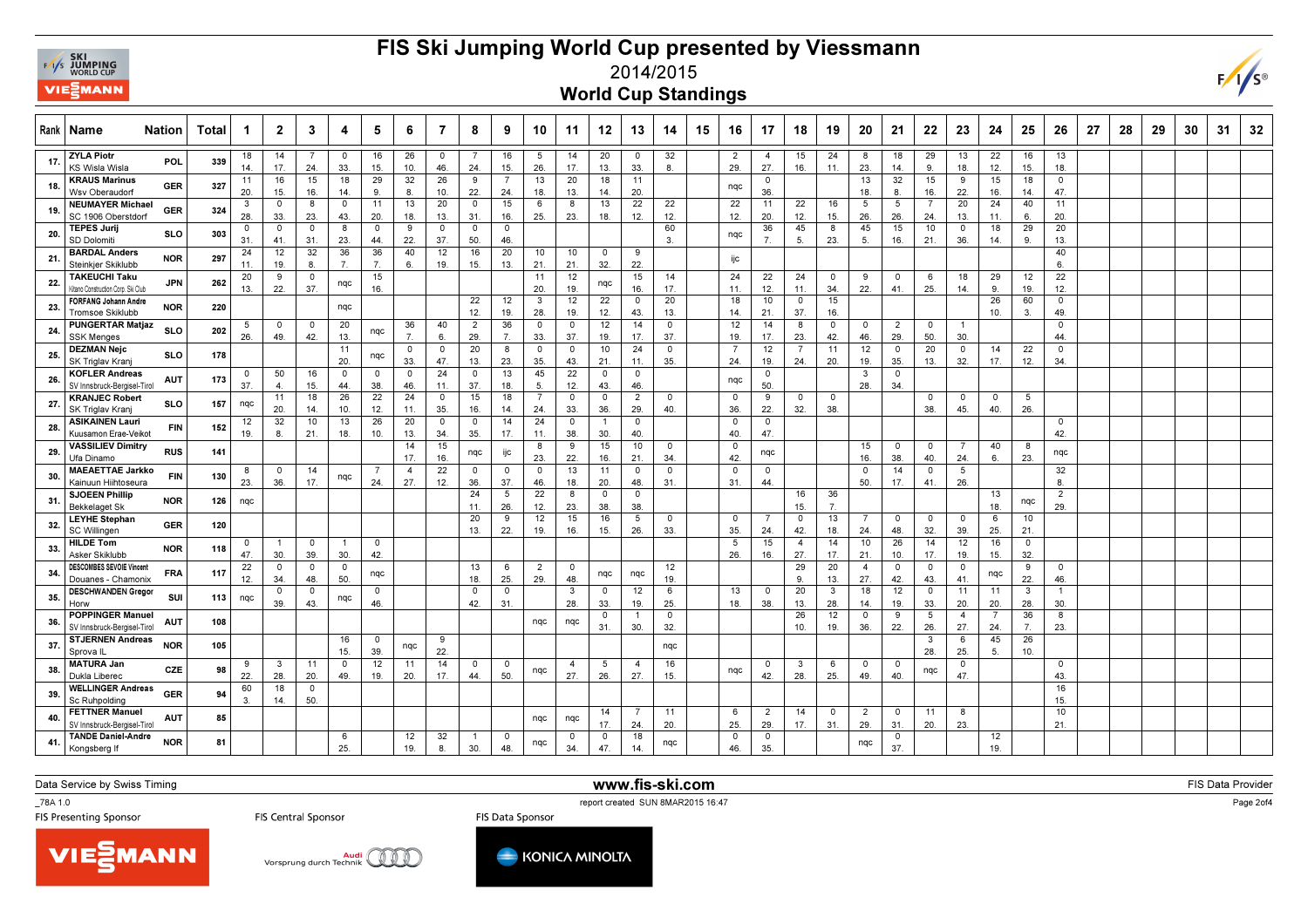

## FIS Ski Jumping World Cup presented by Viessmann



2014/2015

World Cup Standings

| Rank           | Name                                                          | <b>Nation</b> | Total | -1                    | $\mathbf{2}$       | 3                     | 4                     | 5                 | 6.                    | 7                              | 8                              | 9                     | 10                    | 11                 | 12                 | 13                 | 14                    | 15 | 16                    | -17                   | 18                    | 19                    | 20                 | 21                             | 22                      | 23                    | 24         | 25                 | 26                    | 27 | 28 | 29 | 30 | 31 | 32 |
|----------------|---------------------------------------------------------------|---------------|-------|-----------------------|--------------------|-----------------------|-----------------------|-------------------|-----------------------|--------------------------------|--------------------------------|-----------------------|-----------------------|--------------------|--------------------|--------------------|-----------------------|----|-----------------------|-----------------------|-----------------------|-----------------------|--------------------|--------------------------------|-------------------------|-----------------------|------------|--------------------|-----------------------|----|----|----|----|----|----|
|                | <b>GANGNES Kenneth</b><br>Kolbukameratene IL                  | <b>NOR</b>    | 78    |                       |                    |                       | 7<br>24.              |                   |                       |                                |                                |                       |                       |                    |                    |                    |                       |    |                       |                       | 12<br>19.             | 5<br>26.              | 0<br>37.           | $\overline{0}$<br>33.          | 18<br>14.               | $\mathbf 0$<br>35.    | 36<br>7.   | $\mathsf{o}$<br>31 |                       |    |    |    |    |    |    |
|                | <b>BOYARINTSEV Vladislav</b><br>Saint-Petersburg Dinamo       | <b>RUS</b>    | 77    | $\circ$<br>41.        | 4<br>27            | nqc                   | 15<br>16.             | 9<br>22.          | 15<br>16.             | 18<br>14.                      | $\mathbf 0$<br>39.             | 3<br>28.              | $\overline{1}$<br>30. | $\circ$<br>50.     | 4<br>27.           | $\mathbf 0$<br>41. | nqc                   |    | $^{\circ}$<br>41.     | -8<br>23              |                       |                       | $\mathbf 0$<br>47. | nqc                            | $\mathbf 0$<br>42.      | nqc                   |            |                    |                       |    |    |    |    |    |    |
| $\overline{a}$ | ZNISZCZOL Aleksander<br>KS Wisla Wisla                        | <b>POL</b>    | 75    |                       | 0<br>40.           | $\mathbf 0$<br>44.    | $\overline{2}$<br>29. | 3<br>28.          |                       |                                | ngc                            | nqc                   | $\mathbf 0$<br>32.    | 0<br>41.           | 3<br>28.           | 0<br>50.           | $\overline{4}$<br>27. |    | 10<br>21              | $\mathbf 0$<br>31.    | 12<br>19.             | $\overline{1}$<br>30. | 16<br>15.          | $\overline{0}$<br>43.          | 9<br>22.                | $\overline{2}$<br>29. | 0<br>32.   | 13<br>18.          |                       |    |    |    |    |    |    |
| 45             | <b>DIETHART Thomas</b><br>JVB Hinzenbach-Oberoesterreich      | <b>AUT</b>    | 74    | 0<br>40.              | 0<br>32.           | $\mathbf 0$<br>33.    | 0<br>31.              | 0<br>50.          |                       |                                | 14<br>17.                      | 0<br>32.              | $\overline{4}$<br>27. | 6<br>25.           | 8<br>23.           | 8<br>23.           | 10<br>21.             |    | $\mathbf 0$<br>34     | nqc                   | 10<br>21.             | 10<br>21.             |                    |                                | $\overline{1}$<br>30.   | $\mathbf 0$<br>42.    |            |                    | 3<br>28.              |    |    |    |    |    |    |
|                | KOBAYASHI Junshiro<br>Megmilk Snow Brand Ski Team             | <b>JPN</b>    | 57    | nqc                   | $\mathbf 0$<br>38. | $\circ$<br>36.        | $\mathbf{3}$<br>28.   | 10<br>21.         |                       |                                |                                |                       | $\Omega$<br>41.       | 2<br>29.           | $\mathbf 0$<br>41. | $\mathbf 0$<br>47. | 13<br>18.             |    | nqc                   | $\mathbf 0$<br>33.    |                       |                       |                    |                                | 8<br>23.                | 14<br>17.             | nqc        | 24.                | $\mathsf{o}$<br>31.   |    |    |    |    |    |    |
|                | ZIOBRO Jan<br><b>WKS Zakopane</b>                             | <b>POL</b>    | 52    | $\circ$<br>34         | nqc                | nqc                   | 12<br>19.             | 0<br>31.          | 0<br>31.              | $\mathbf 0$<br>40.             | 11<br>20.                      | 0<br>36.              | $\mathbf 0$<br>50.    | nqc                |                    |                    |                       |    | 8<br>23.              | 0<br>43.              | 13<br>18.             | $\overline{2}$<br>29. | 0<br>32.           | 6<br>25.                       | $\mathbf 0$<br>37.      |                       |            |                    | 0<br>40.              |    |    |    |    |    |    |
|                | <b>SAKUYAMA Kento</b>                                         | <b>JPN</b>    | 49    |                       |                    |                       |                       |                   | 3<br>28.              | 3<br>28.                       | 12<br>19.                      | nqc                   | $\Omega$<br>36.       | 0<br>32.           | $\circ$<br>39.     | $\mathbf 0$<br>36. | nqc                   |    | $\overline{1}$<br>30. | 0<br>34.              | 9<br>22.              | 9<br>22.              | 0<br>40.           | $\mathbf 0$                    | $\mathbf 0$<br>35.      | 3<br>28.              | 3<br>28.   | 6<br>25.           | nqc                   |    |    |    |    |    |    |
| 49             | Kitano Construction Corp. Ski Team<br><b>BRESADOLA Davide</b> | <b>ITA</b>    | 48    | $\mathbf 0$           | nqc                | nqc                   | 29                    | 2                 |                       |                                | $\overline{\mathbf{0}}$        | $\mathbf 0$           | $\Omega$              | $\mathbf 0$        | ngc                | nqc                | 8                     |    |                       | $\mathsf{o}$          |                       |                       | $\mathbf 0$        | 35.<br>$\overline{7}$          | 2                       | nqc                   |            |                    |                       |    |    |    |    |    |    |
| 50             | C.S. Esercito<br>TOCHIMOTO Shohei                             | <b>JPN</b>    | 45    | 37.                   |                    |                       | 9                     | 29.               | 6                     | -9                             | 33.<br>nqc                     | 49.<br>0              | 43.                   | 46.                |                    |                    | 23.                   |    |                       | 31                    | nqc                   | $^{\circ}$            | 35.<br>0           | 24.<br>10                      | 29.<br>$\mathbf 0$      | $\mathbf 0$           | $^{\circ}$ | 20                 | 0                     |    |    |    |    |    |    |
| -51            | Megmilk Snow Brand Ski Team<br><b>WANK Andreas</b>            | <b>GER</b>    | 44    | $\mathbf 0$           | 8                  | 5                     | $^{\circ}$            | $^{\circ}$        | 25.<br>- 7            | 22.<br>13                      | 6                              | 43.<br>0              | $\mathbf 0$           | $\overline{1}$     |                    |                    |                       |    |                       |                       |                       | 33.                   | 34.                | 21.                            | 31.                     | 37.                   | 31.        | 13.                | 36.<br>$\overline{4}$ |    |    |    |    |    |    |
| 52             | <b>SC Hinterzarten</b><br><b>LARINTO Ville</b>                | FIN           | 35    | 50.                   | 23.<br>10          | 26.<br>9              | 45.<br>nqc            | 34.<br>0          | 24.<br>$\mathbf 0$    | 18.<br>16                      | 25.<br>$\mathbf 0$             | 35.<br>0              | 39.                   | 30.                |                    |                    | nqc                   |    |                       |                       | 0                     | $\mathbf{0}$          |                    |                                | $\mathbf 0$             | $\mathbf 0$           |            |                    | 27.<br>nqc            |    |    |    |    |    |    |
| 52             | Lahden Hiihtoseura<br><b>KUBACKI Dawid</b>                    | POL           | 35    | 0                     | 21.<br>$^{\circ}$  | 22.<br>$\Omega$       | nqc                   | 33.<br>0          | 37<br>8               | 15.<br>0                       | 43.<br>$\overline{3}$          | 33.<br>nqc            | $\Omega$              | $\mathbf 0$        | 9                  | $\Omega$           |                       |    | 15                    | $\Omega$              | 38.<br>$\mathbf 0$    | 48.<br>$\mathbf 0$    |                    |                                | 39.                     | 38.<br>$\mathbf 0$    |            |                    |                       |    |    |    |    |    |    |
| 52             | TS Wisla Zakopane<br><b>MURANKA Klemens</b>                   | POL           | 35    | 33.                   | 44.                | 38.                   | 10                    | 35.<br>ngc        | 23.<br>$\mathbf 0$    | 54.<br>$\Omega$                | 28.<br>$\overline{\mathbf{0}}$ | $\mathbf 0$           | 40.                   | 38.<br>$\mathbf 0$ | 22.                | 31.                |                       |    | 16.<br>9              | 40.<br>5              | 36.                   | 35.                   | $\overline{1}$     |                                | $\mathbf 0$             | 31.<br>10             |            |                    | $\circ$               |    |    |    |    |    |    |
|                | TS Wisla Zakopane<br>MAKSIMOCHKIN Mikhail                     |               |       | $\circ$               |                    | $^{\circ}$            | 21.<br>$^{\circ}$     | $\overline{4}$    | 35.<br>0              | 45.<br>$\overline{1}$          | 38.<br>$\mathbf 0$             | 40.<br>12             | nqc<br>$\mathbf 0$    | 47.<br>$\circ$     |                    |                    |                       |    | 22.                   | 26.                   |                       |                       | 30.                |                                | 34                      | 21.<br>$\mathbf 0$    |            |                    | 38.<br>9              |    |    |    |    |    |    |
| 55             | Nizhniy Novgorod<br><b>LANISEK Anze</b>                       | <b>RUS</b>    | 26    | 35.<br>10             | nqc<br>-6          | 40.                   | 34.                   | 27.               | 34.<br>$\mathbf 0$    | 30.<br>$\overline{4}$          | 41.                            | 19.<br>$\overline{2}$ | 48.<br>$\circ$        | 36.                | nqc                | nqc                |                       |    | nqc                   | nqc                   |                       |                       |                    |                                | nqc                     | 43.                   |            |                    | 22.                   |    |    |    |    |    |    |
| 56             | Ssk Menges<br>JANDA Jakub                                     | <b>SLO</b>    | 23    | 21.<br>$^{\circ}$     | 25.<br>0           | 30.                   |                       |                   | 39.<br>10             | 27.<br>5                       | nqc                            | 29.<br>$^{\circ}$     | 49.                   | nqc<br>$^{\circ}$  | $^{\circ}$         | $\mathbf 0$        |                       |    |                       |                       |                       |                       | $^{\circ}$         | -3                             | -4                      | $^{\circ}$            |            |                    | $^{\circ}$            |    |    |    |    |    |    |
| 57             | Dukla Liberec<br><b>HAZETDINOV Ilmir</b>                      | CZE           | 22    | 32.                   | 31<br>0            | nqc                   | $^{\circ}$            | 5                 | 21.<br>$\overline{2}$ | 26.<br>$\mathsf 0$             | nqc<br>$\overline{4}$          | 39.                   | nqc                   | 40.                | 46.<br>$^{\circ}$  | 35.<br>6           |                       |    | $^{\circ}$            | $\mathbf{3}$          |                       |                       | 39.                | 28.                            | 27.                     | 33.                   |            |                    | 33.                   |    |    |    |    |    |    |
| 58             | CSKA<br>NIEMI Sami                                            | <b>RUS</b>    | 20    | nqc                   | 42.<br>$\mathbf 0$ | nqc<br>$\mathbf 0$    | 37.                   | 26.               | 29.<br>$\mathbf 0$    | 51.<br>11                      | 27.                            | nqc                   | nqc                   | nqc<br>$\mathbf 0$ | 40.<br>$\mathbf 0$ | 25.                |                       |    | 37                    | 28.                   | - 1                   | 0                     |                    |                                | $\overline{\mathbf{0}}$ |                       |            |                    | nqc                   |    |    |    |    |    |    |
| 59             | Ounasvaaran Hiihtoseura<br><b>HAJEK Antonin</b>               | <b>FIN</b>    | 19    | 24.                   | 37.                | 35.<br>$^{\circ}$     |                       | $^{\circ}$        | 38.                   | 20.<br>6                       |                                |                       | nqc                   | 35.                | 49.                | nqc                | -1                    |    |                       | 0                     | 30.                   | 36.                   |                    |                                | 48.                     | nqc                   |            | 11                 | $\circ$               |    |    |    |    |    |    |
| 59             | Dukla Liberec<br><b>KOIVURANTA Anssi</b>                      | CZE           | 19    | 30.                   | nqc                | 34.                   | nqc                   | 45.               | nqc                   | 25.                            |                                | $\mathbf 0$           | nqc                   | nqc                |                    |                    | 30.                   |    | nqc                   | 39                    |                       |                       |                    |                                |                         |                       | nqc        | 20.                | 41.                   |    |    |    |    |    |    |
| 61             | Kuusamon Erä-Veikot                                           | <b>FIN</b>    | 18    | nqc                   | $^{\circ}$<br>35.  | $\overline{4}$<br>27. | 0<br>41.              | 6<br>25.          |                       |                                | 5<br>26.                       | 41.                   | $\mathbf 0$<br>36.    | 0<br>49.           | $\circ$<br>42.     | 0<br>37.           |                       |    | $\mathbf{3}$<br>28.   | 0<br>49.              |                       |                       |                    |                                | 0<br>45.                | $\mathbf 0$<br>40.    |            |                    |                       |    |    |    |    |    |    |
| 62             | KOT Maciej<br>AZS Zakopane                                    | <b>POL</b>    | 17    | $\overline{2}$<br>29. | nqc                | 0<br>41.              |                       |                   | 5<br>26.              | $\overline{\mathbf{0}}$<br>35. |                                |                       |                       |                    |                    |                    |                       |    | $\mathbf 0$<br>45.    | $\overline{1}$<br>30. | $\overline{2}$<br>29. | 7<br>24.              |                    | $\overline{\mathbf{0}}$<br>46. |                         |                       |            |                    |                       |    |    |    |    |    |    |
| 63             | <b>PEIER Killian</b><br>Vallee du Joux                        | SUI           | 15    | 14<br>17.             |                    |                       | nqc                   | 30.               |                       |                                | $\overline{0}$<br>34.          | 0<br>45.              |                       | nqc                | nqc                |                    |                       |    |                       |                       | nqc                   | 0<br>50.              |                    |                                |                         |                       |            |                    | nqc                   |    |    |    |    |    |    |
|                | <b>PREVC Cene</b><br>Sk Triglav kran                          | <b>SLO</b>    | 14    |                       |                    |                       |                       |                   |                       |                                |                                |                       |                       |                    |                    |                    |                       |    |                       |                       |                       |                       |                    |                                |                         |                       |            |                    | 14<br>17.             |    |    |    |    |    |    |
|                | <b>HAUER Joachim</b><br><b>Bekkelaget SK</b>                  | <b>NOR</b>    | 14    |                       | ijc                | $\overline{2}$<br>29. | 9<br>22.              | $^{\circ}$<br>36. | 0<br>41.              | 0<br>38.                       |                                |                       |                       |                    |                    |                    | 3<br>28.              |    |                       |                       | nqc                   | nqc                   |                    |                                |                         |                       | nqc        |                    |                       |    |    |    |    |    |    |
| 66.            | <b>WENIG Daniel</b><br>SK Berchtesgaden                       | <b>GER</b>    | 11    |                       |                    |                       |                       |                   |                       |                                |                                |                       | -9<br>22.             | $^{\circ}$<br>31.  | 0<br>35.           | $\Omega$<br>34.    | $\overline{2}$<br>29. |    |                       |                       | $^{\circ}$<br>35.     | 0<br>41.              |                    |                                |                         |                       |            |                    |                       |    |    |    |    |    |    |

Data Service by Swiss Timing

\_78A 1.0

report created SUN 8MAR2015 16:47<br>FIS Presenting Sponsor FIS Central Sponsor FIS Central Sponsor FIS Data Sponsor

www.fis-ski.com

**m** FIS Data Provider<br>Si<sup>ne 47</sup> Provider

Page 3of4